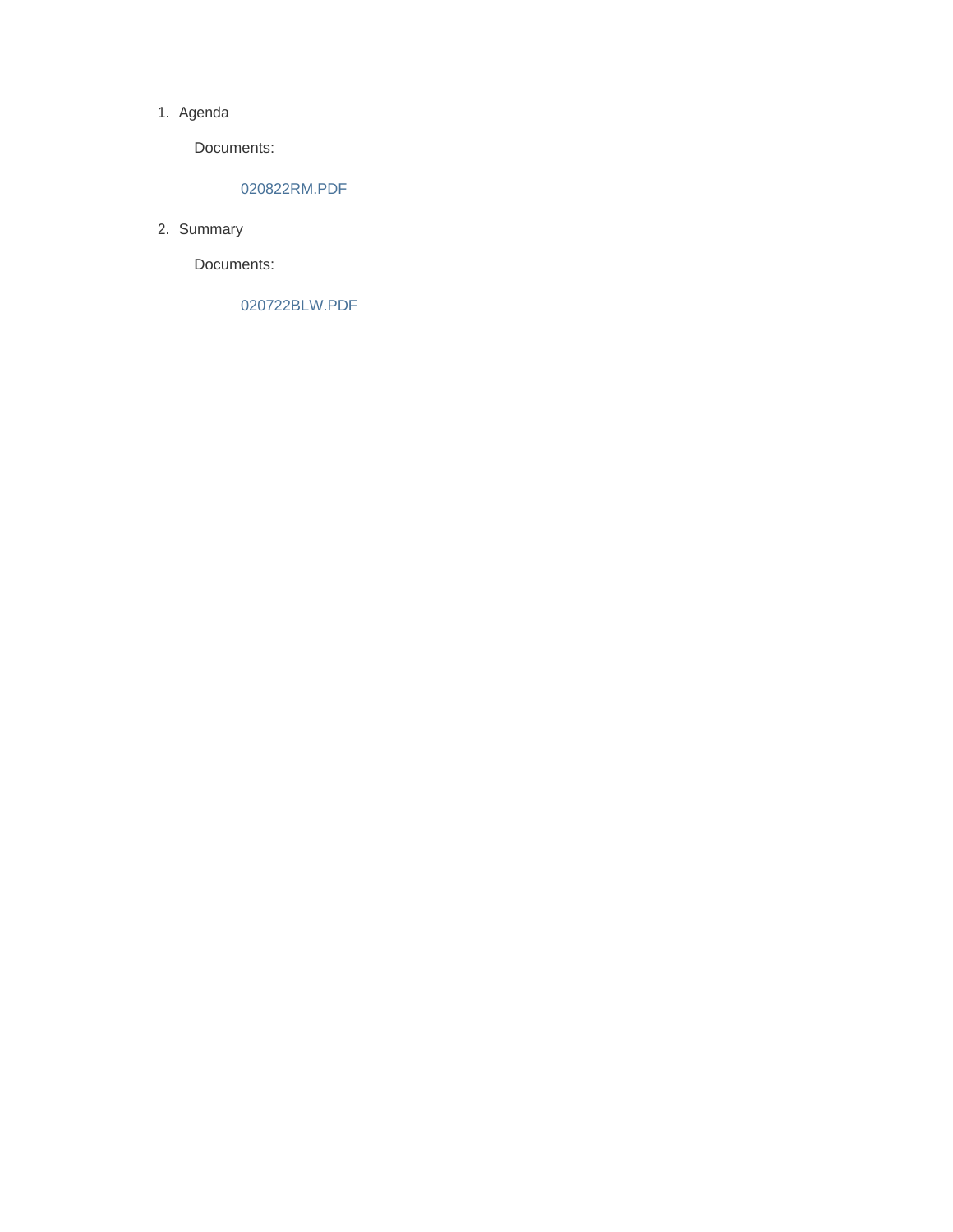

## **City of Marietta**

# **Meeting Agenda**

### **BOARD OF LIGHTS AND WATER**

*Steve "Thunder" Tumlin, Chairman Brian Torras, Vice Chair Bruce E. Coyle Terry G. Lee Alice Summerour Mike Wilson Andy Morris*

| Monday, February 7, 2022 | 12:00 PM | <b>City Council Chambers</b> |
|--------------------------|----------|------------------------------|
|                          |          |                              |

### **CALL TO ORDER:**

### **INVOCATION: Terry Lee**

### **PLEDGE OF ALLEGIANCE: Terry Lee**

### **I. MINUTES:**

#### **Regular Meeting - January 10, 2022 20220111**

Review and approval of January 10, 2022 regular meeting minutes.

### **II. APPOINTMENTS/PRESENTATIONS:**

### **III. SCHEDULED APPEARANCES:**

### **IV. BLW OPERATING DEPARTMENTS:**

### **Customer Care:**

### **Electrical:**

#### **BLW Policy and Procedure No. 4.18, Service Connections 20220119**

Consideration for approval of recommended edits to BLW Policy and Procedure No. 4.18, Service Connections.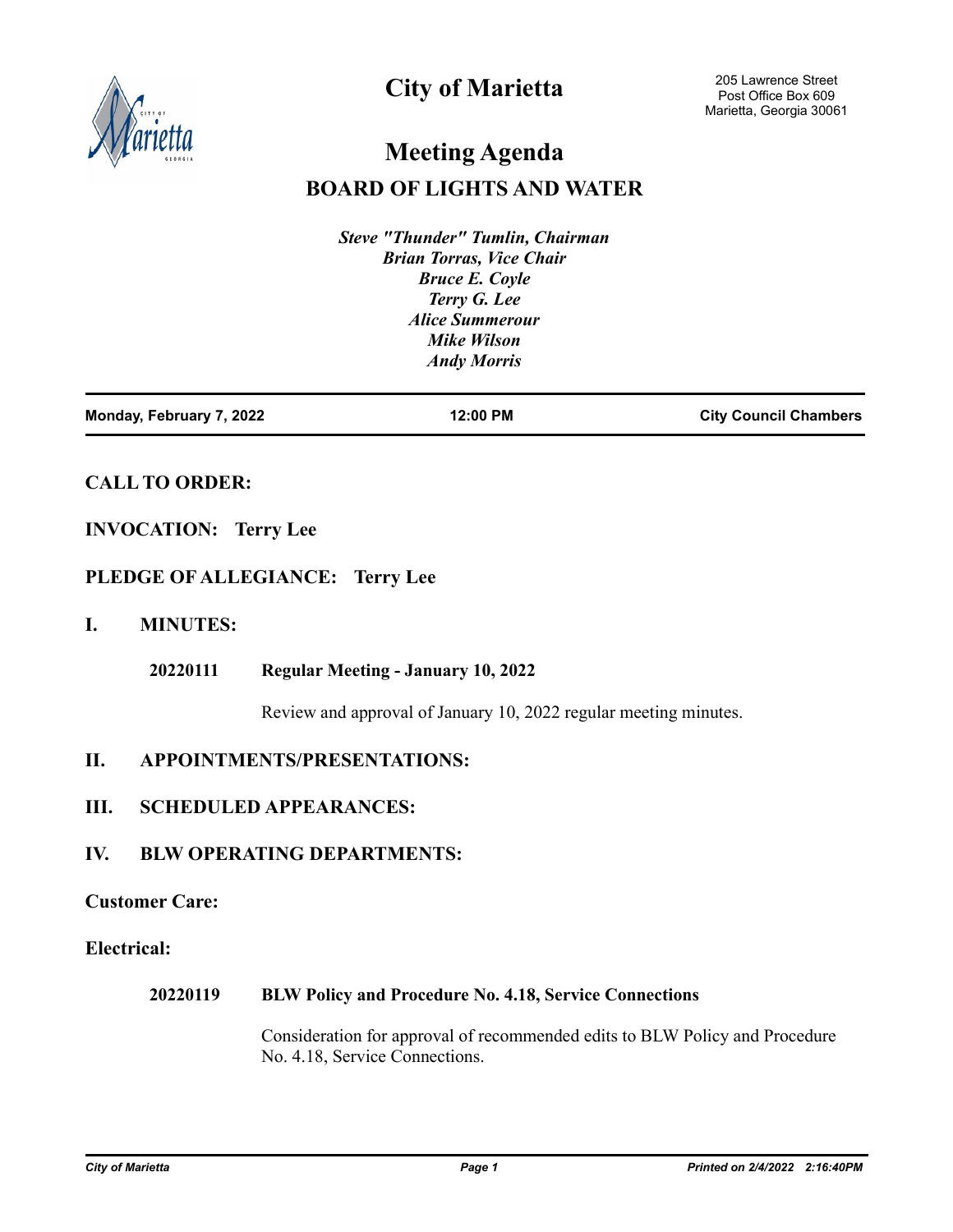### **Marketing:**

#### **BLW Board Strategic Business Plan 2021, Objective 6A and Recap 20220112**

Deliverable for BLW Board Strategic Business Plan 2021, Objective 6A, Management will prepare and present to the Board an annual BLW Marketing Plan that focuses on: End Use Sales, Customer Choice Strategies, Economic Development Support, Energy Efficiency & Water Conservation, Key Accounts, and Customer Value.

### **Information Technology (IT):**

#### **Board Strategic Business Plan 2021, Objective 8A and Recap 20220113**

Deliverable for Board Strategic Business Plan 2021 Objective 8A, Management will prepare a technology review and evaluation annually that will be used for budgeting and planning.

### **Water & Sewer:**

#### **Manhole & Valve Adjustments/Georgia Department of Transportation (GDOT) Roswell Road Resurfacing Project 20220124**

Consideration for approval to execute Contract Item Agreement to allow manhole and valve adjustments work to be included in the Georgia Department of Transportation (GDOT) contract.

**Cobb County-Marietta Water Authority 20220114**

Monthly Cobb County-Marietta Water Authority report.

### **V. CENTRALIZED SUPPORT:**

### **Finance:**

#### **BLW Finance Report 20220110**

Review of BLW Finance reports for January 2022.

### **VI. COMMITTEE REPORTS:**

### **VII. CHAIRPERSON'S REPORT:**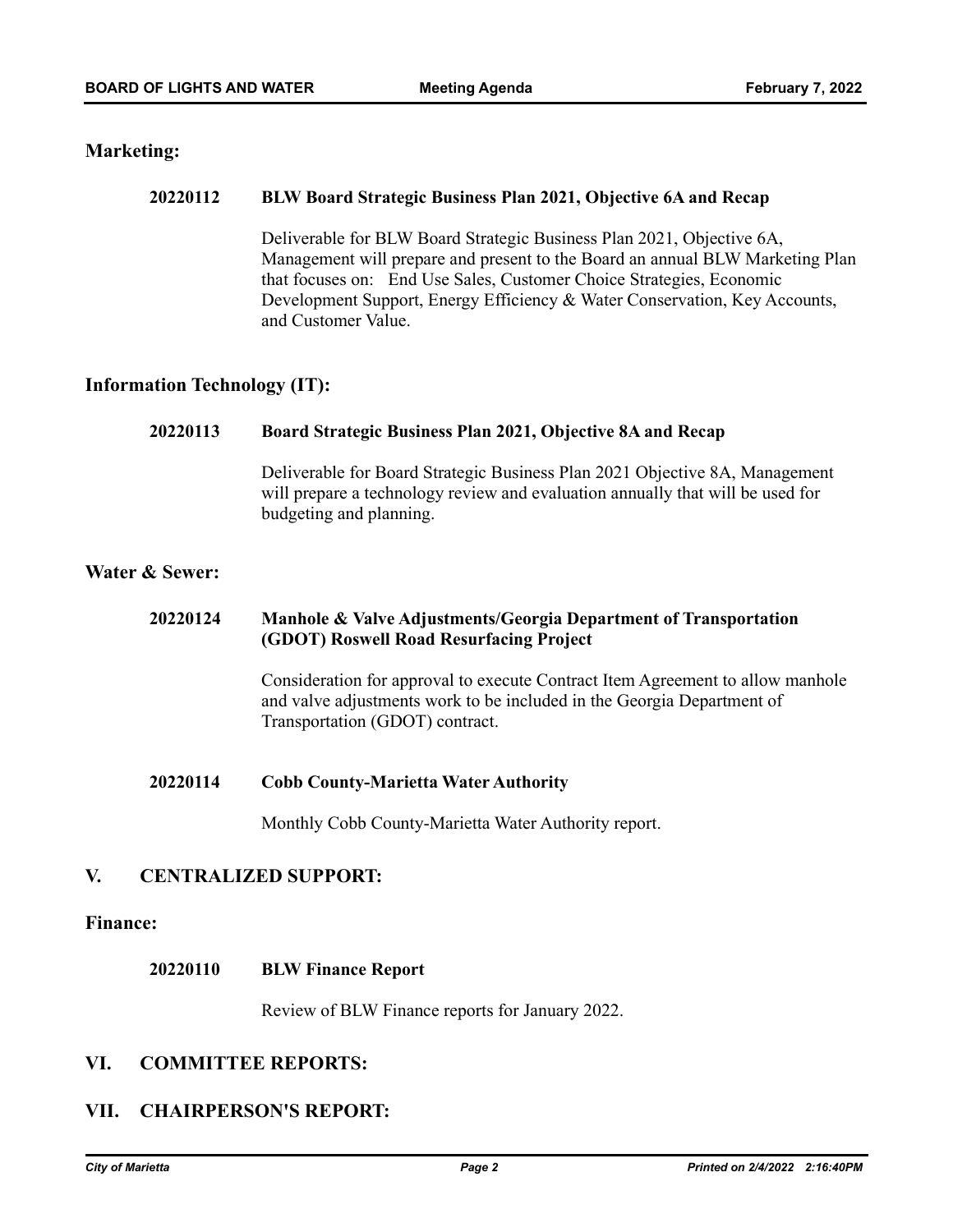#### **MEAG Business Report 20220116**

Report on Municipal Electric Authority of Georgia (MEAG) business during the month of January 2022

### **VIII. GENERAL MANAGER'S REPORT:**

#### **Board Strategic Business Plan 2021, Objective 1C 20220117**

Deliverable for Board Strategic Business Plan 2021, Objective 1C, the Board will measure progress of the Strategic Plan and will report its findings and recommendations annually.

#### **BLW Board Strategic Business Plan 2021/ Objective 4A 20211153**

Deliverable for BLW Board Strategic Business Plan 2021, Objective 4A: The Board will annually review and evaluate written policies governing its financial management. These policies cover such areas as: Revenue requirements, Reserves, Debt, Rates, and charges for services.

In January, Board members were given a month to review the policies and make any recommended edits to General Manager Ron Mull prior to the February 7, 2022 Board meeting. Consideration for approval of these policies.

#### **Board Strategic Business Plan 2022 20211154**

Review of the proposed Board Strategic Business Plan for 2022.

Last month the proposed 2022 Board Strategic Business Plan was presented. Board members were given a month to review the plan and make any recommended edits to the General Manager Ron Mull prior to the February 7, 2022 Board meeting. Consideration for approval of the 2022 Board Strategic Business Plan.

### **IX. OTHER BUSINESS:**

### **X. UNSCHEDULED APPEARANCES:**

### **XI EXECUTIVE SESSION (at the Board's discretion):**

#### **Executive Session 20220118**

Executive Session to discuss personnel, legal, and/ or real estate matters.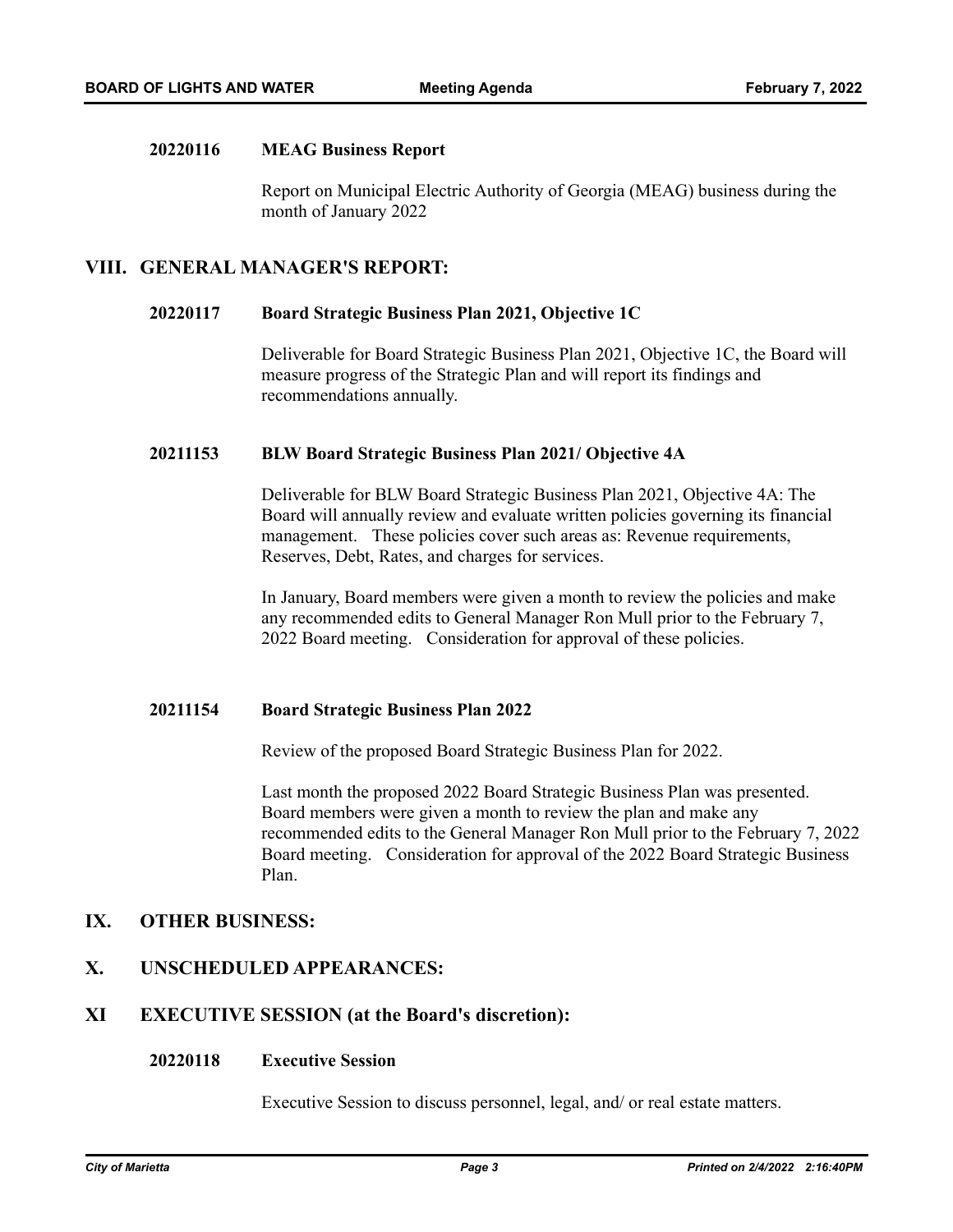### **ADJOURNMENT:**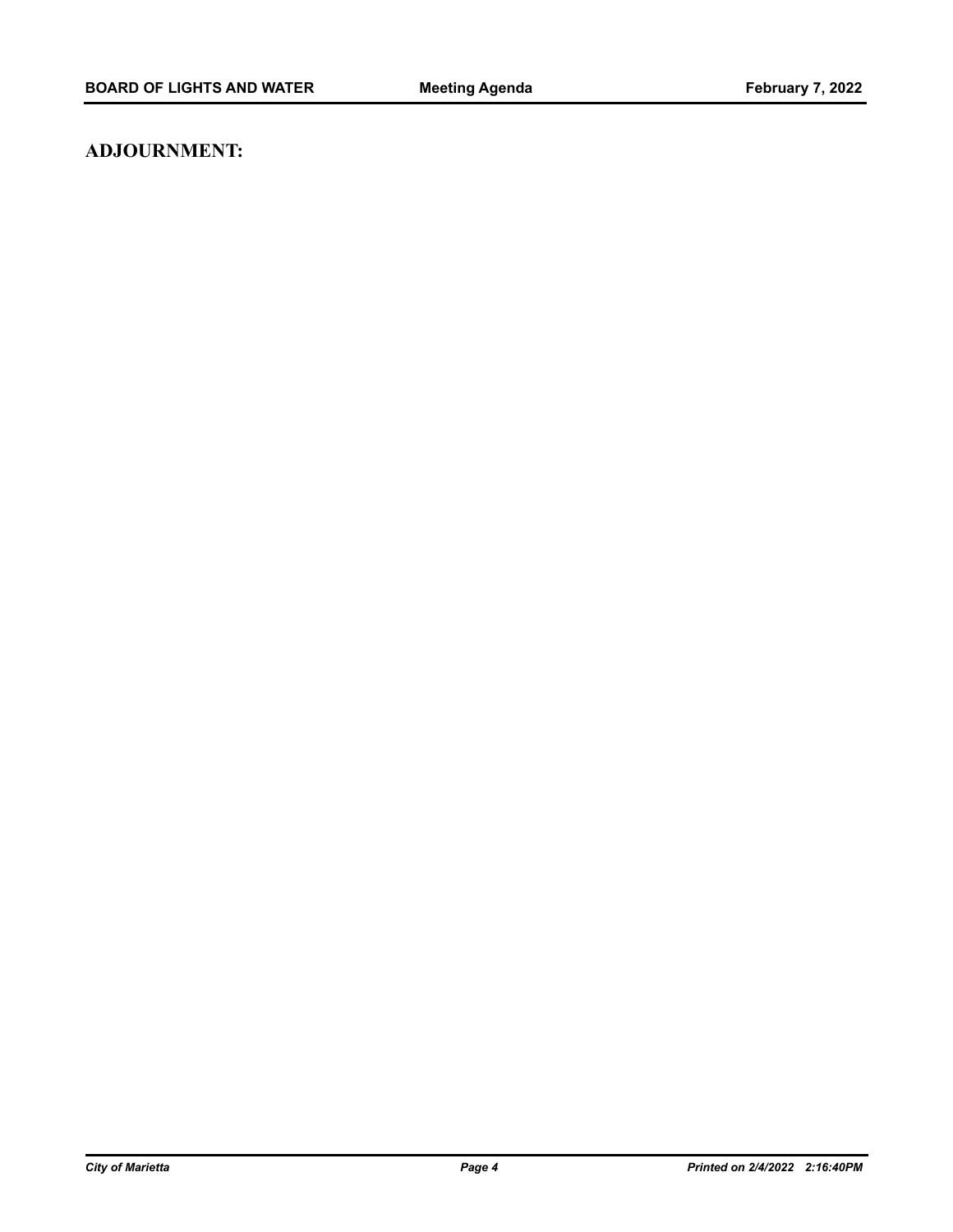

# **City of Marietta**

# **Meeting Summary BOARD OF LIGHTS AND WATER**

*Steve "Thunder" Tumlin, Chairman Brian Torras, Vice Chair Bruce E. Coyle Terry G. Lee Alice Summerour Mike Wilson Andy Morris*

| Monday, February 7, 2022 | 12:00 PM                                                                                                                                                                                                                                                                                                                            | <b>City Council Chambers</b> |
|--------------------------|-------------------------------------------------------------------------------------------------------------------------------------------------------------------------------------------------------------------------------------------------------------------------------------------------------------------------------------|------------------------------|
| 20220111                 | <b>Regular Meeting - January 10, 2022</b>                                                                                                                                                                                                                                                                                           |                              |
|                          | Review and approval of January 10, 2022 regular meeting minutes.<br><b>Approved and Finalized</b>                                                                                                                                                                                                                                   |                              |
| 20220119                 | <b>BLW Policy and Procedure No. 4.18, Service Connections</b>                                                                                                                                                                                                                                                                       |                              |
|                          | Consideration for approval of recommended edits to BLW Policy and Procedure<br>No. 4.18, Service Connections.                                                                                                                                                                                                                       |                              |
|                          | <b>Approved and Finalized</b>                                                                                                                                                                                                                                                                                                       |                              |
| 20220112                 | BLW Board Strategic Business Plan 2021, Objective 6A and Recap                                                                                                                                                                                                                                                                      |                              |
|                          | Deliverable for BLW Board Strategic Business Plan 2021, Objective 6A,<br>Management will prepare and present to the Board an annual BLW Marketing<br>Plan that focuses on: End Use Sales, Customer Choice Strategies, Economic<br>Development Support, Energy Efficiency & Water Conservation, Key Accounts,<br>and Customer Value. |                              |
|                          | <b>Reported</b>                                                                                                                                                                                                                                                                                                                     |                              |
| 20220113                 | Board Strategic Business Plan 2021, Objective 8A and Recap                                                                                                                                                                                                                                                                          |                              |
|                          | Deliverable for Board Strategic Business Plan 2021 Objective 8A, Management<br>will prepare a technology review and evaluation annually that will be used for<br>budgeting and planning.                                                                                                                                            |                              |
|                          | <b>Reported</b>                                                                                                                                                                                                                                                                                                                     |                              |
| 20220124                 | Manhole & Valve Adjustments/Georgia Department of Transportation<br>(GDOT) Roswell Road Resurfacing Project                                                                                                                                                                                                                         |                              |

Consideration for approval to execute Contract Item Agreement to allow manhole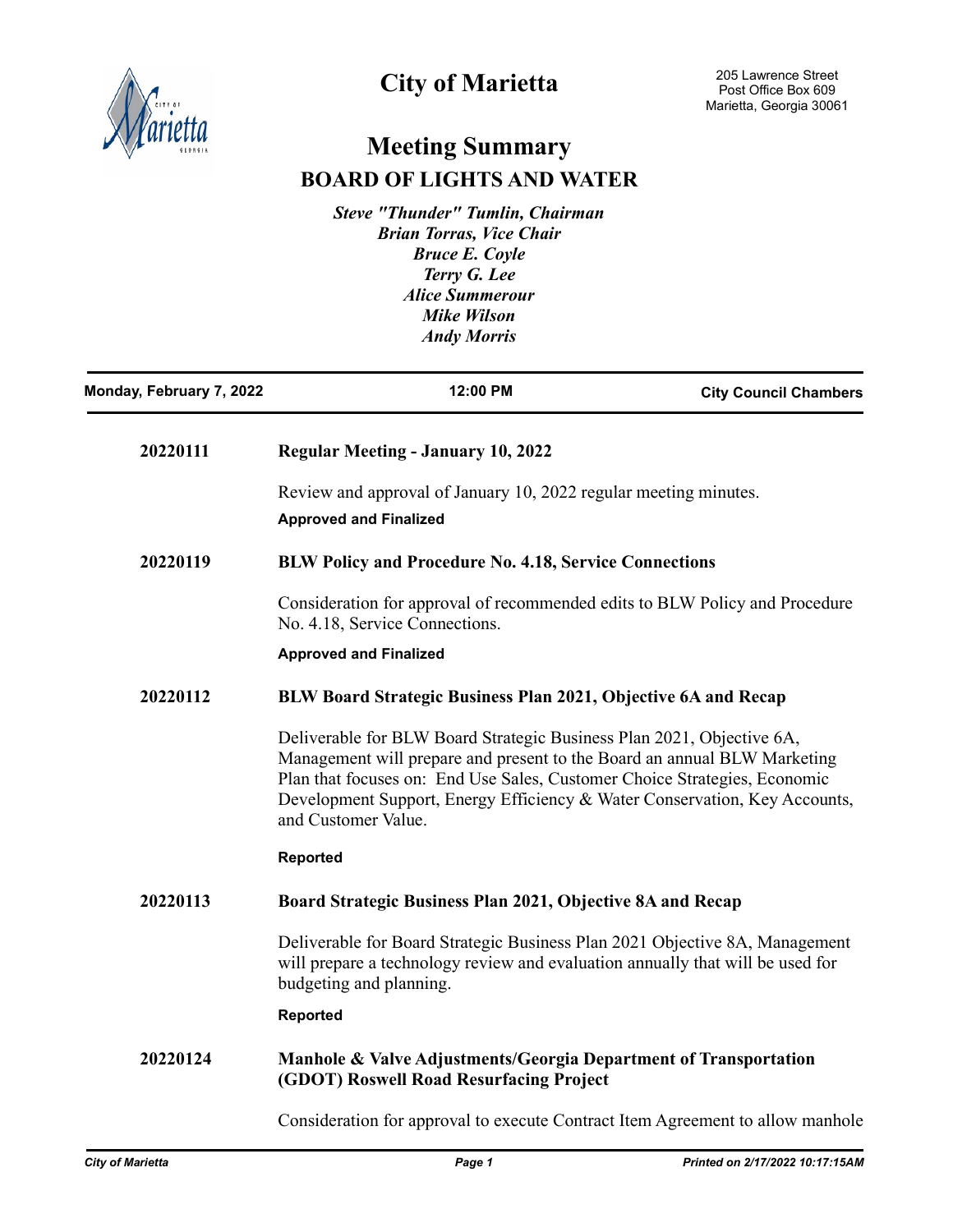|          | and valve adjustments work to be included in the Georgia Department of<br>Transportation (GDOT) contract.<br><b>Approved and Finalized</b>                                                                                                                                                 |
|----------|--------------------------------------------------------------------------------------------------------------------------------------------------------------------------------------------------------------------------------------------------------------------------------------------|
| 20220114 | <b>Cobb County-Marietta Water Authority</b>                                                                                                                                                                                                                                                |
|          | Monthly Cobb County-Marietta Water Authority report.<br><b>Received and Filed</b>                                                                                                                                                                                                          |
| 20220110 | <b>BLW Finance Report</b>                                                                                                                                                                                                                                                                  |
|          | Review of BLW Finance reports for January 2022.<br><b>Reported</b>                                                                                                                                                                                                                         |
| 20220116 | <b>MEAG Business Report</b>                                                                                                                                                                                                                                                                |
|          | Report on Municipal Electric Authority of Georgia (MEAG) business during the<br>month of January 2022                                                                                                                                                                                      |
|          | <b>Reported</b>                                                                                                                                                                                                                                                                            |
| 20220117 | Board Strategic Business Plan 2021, Objective 1C                                                                                                                                                                                                                                           |
|          | Deliverable for Board Strategic Business Plan 2021, Objective 1C, the Board will<br>measure progress of the Strategic Plan and will report its findings and<br>recommendations annually.                                                                                                   |
|          | <b>Reported</b>                                                                                                                                                                                                                                                                            |
| 20211153 | <b>BLW Board Strategic Business Plan 2021/ Objective 4A</b>                                                                                                                                                                                                                                |
|          | Deliverable for BLW Board Strategic Business Plan 2021, Objective 4A: The<br>Board will annually review and evaluate written policies governing its financial<br>management. These policies cover such areas as: Revenue requirements,<br>Reserves, Debt, Rates, and charges for services. |
|          | In January, Board members were given a month to review the policies and make<br>any recommended edits to General Manager Ron Mull prior to the February 7,<br>2022 Board meeting. Consideration for approval of these policies.                                                            |
|          | <b>Approved and Finalized</b>                                                                                                                                                                                                                                                              |
| 20211154 | <b>Board Strategic Business Plan 2022</b>                                                                                                                                                                                                                                                  |
|          | Review of the proposed Board Strategic Business Plan for 2022.                                                                                                                                                                                                                             |
|          | Last month the proposed 2022 Board Strategic Business Plan was presented.<br>Board members were given a month to review the plan and make any                                                                                                                                              |